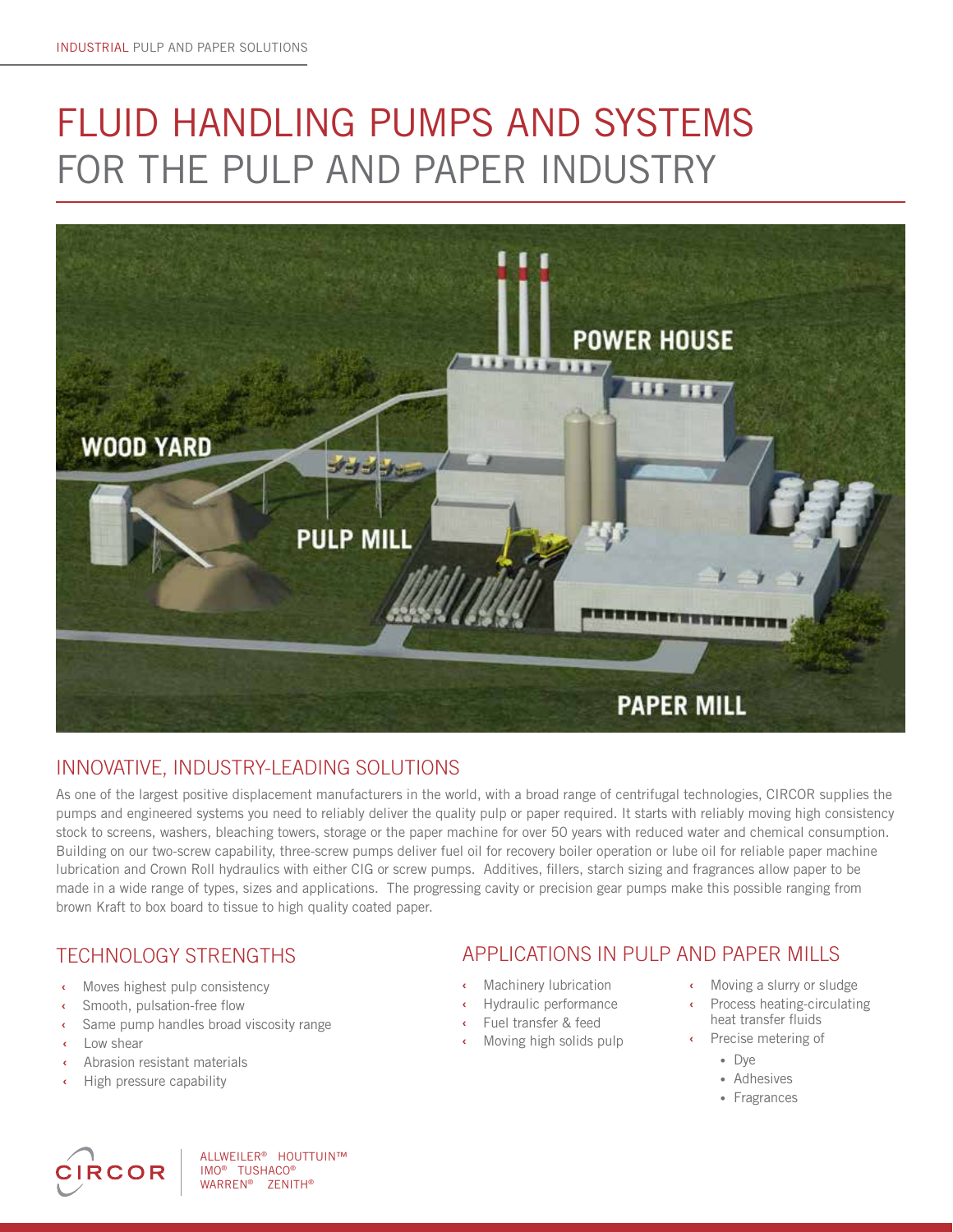## PUMPS IN PULP AND PAPER WIDE RANGE OF PRODUCT TECHNOLOGIES

Your toughest challenges are addressed with more than just an off-theshelf product when you partner with CIRCOR. You get 160 years of application experience, technology that's relied on to support numerous Pulp and Paper plants every day worldwide, and a team of product and service specialists tasked with maximizing the efficiency of your operation – from the very start to the finish of your project. All of this is enabled by a broad portfolio of pumps and engineered systems from brands you and know and trust — Allweiler, Houttuin, Imo, Warren and Zenith — ensuring that you get the reliability your operations demand and expert levels of service that you require during design, commissioning and throughout operation.



#### TWIN-SCREW

- **‹** Moves highest pulp consistency
- **‹** Increased production capacity
- **‹** Significantly lower operating costs
- **‹** Better sustainable design
- **‹** Reduced energy costs



#### INTERNAL GEAR

- **‹** Compact design
- **‹** Smooth, very low pulsation flow
- **Extremely quiet operation**
- **‹** Dual pump circuit configuration



#### PRECISION GEAR

- **‹** High precision, accurate flow
- **‹** Reliable, smooth pulse free operation
- **‹** Single pump with multiple circuits (optional)
- **‹** Sealless Mag-drive design (optional)



- **‹** Low shear
- **‹** Smooth, pulsation-free flow
- Same pump handles broad viscosity range
- **‹** Abrasion resistant



#### THREE-SCREW

- **‹** Smooth, pulsation-free flow
- Same pump handles broad viscosity range
- **‹** Abrasion resistant
- **‹** Consistent flow as pressure changes



#### PERISTALTIC (HOSE)

- **‹** Sealless and self-priming
- **‹** Dry-running safe
- **‹** Abrasion resistant materials
- **‹** Can handle large solids



### **CENTRIFUGAL**

- **‹** For all heat-transfer oils, even low- viscosity oils
- **‹** Durable seals, temperatures to 350C / 662F
- Seals are stable without external cooling
- **‹** Replace traditional centrifugal pumps with special seals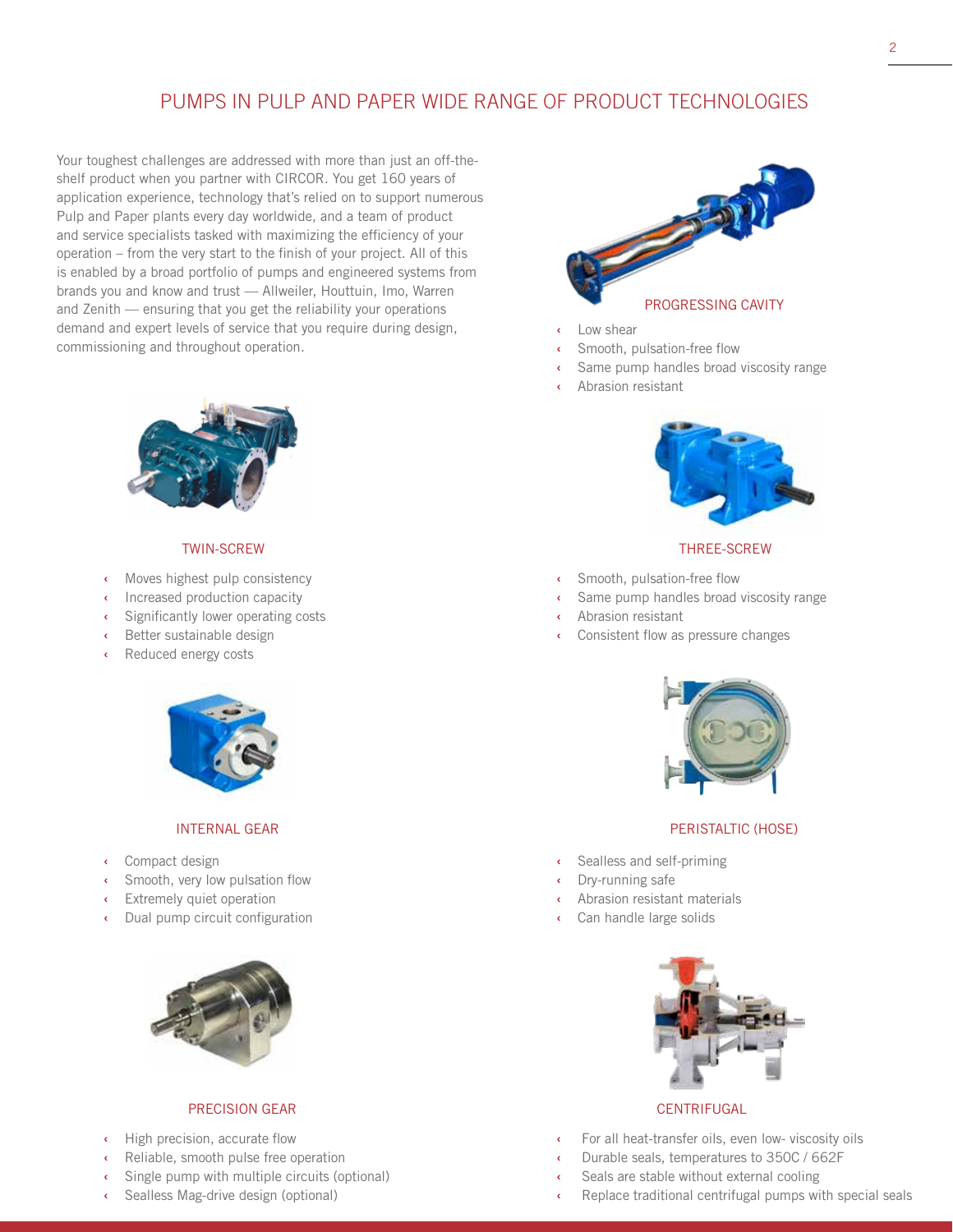## FIND YOUR PULP AND PAPER APPLICATION

CIRCOR provides support to many of the Pulp and Paper segments with pumps and systems capable of handling liquids over a range of viscosities, pressures, flows and composition. Applications can include:

|                               | <b>Pump Type</b> |                       |           |                         |  |  |
|-------------------------------|------------------|-----------------------|-----------|-------------------------|--|--|
| <b>Pulp Mill Applications</b> | 2 Screw          | Progressing<br>Cavity | 3 Screw   | <b>Precison</b><br>Gear |  |  |
| Thick Stock Pulp              | $\bullet$        |                       |           |                         |  |  |
| <b>Brown Stock</b>            | $\bullet$        |                       |           |                         |  |  |
| <b>Bleached Stock</b>         | ۰                |                       |           |                         |  |  |
| Black Liquor - Weak           |                  | $\bullet$             |           |                         |  |  |
| Black Liquor - Strong         |                  | ٠                     |           |                         |  |  |
| Fuel Oil - Unloading          |                  |                       | $\bullet$ |                         |  |  |
| Fuel Oil - Transfer           |                  |                       | ٠         |                         |  |  |
| Fuel Oil - Feed               |                  |                       | $\bullet$ |                         |  |  |
| Lime Mud                      |                  | ۰                     |           |                         |  |  |
| Caustic (NaOH)                |                  | $\bullet$             |           |                         |  |  |
| Delnk Sludge                  |                  | ٠                     |           |                         |  |  |
| Sizing Starch                 |                  | $\bullet$             |           |                         |  |  |
| Filler                        |                  | ٠                     |           |                         |  |  |
| Dye                           |                  | $\bullet$             |           | ۰                       |  |  |

|                                                         | <b>Pump Type</b>     |           |                              |                      |             |  |
|---------------------------------------------------------|----------------------|-----------|------------------------------|----------------------|-------------|--|
| <b>Paper Mill Applications</b>                          | <b>Internal Gear</b> | 3 Screw   | <b>Progressing</b><br>Cavity | <b>Precison Gear</b> | Centrifugal |  |
| Crown Roll Hydraulics                                   | $\bullet$            | ۰         |                              |                      |             |  |
| Machine Lubrication                                     | $\bullet$            | $\bullet$ |                              | $\bullet$            |             |  |
| Sizing                                                  |                      |           | ۰                            |                      |             |  |
| Starch                                                  |                      |           | $\bullet$                    |                      |             |  |
| Latex                                                   |                      |           | ۸                            |                      |             |  |
| Filler                                                  |                      |           | $\bullet$                    |                      |             |  |
| Coating, Clay                                           |                      |           | ٠                            |                      |             |  |
| Coating, Calcined Clay                                  |                      |           | $\bullet$                    |                      |             |  |
| Coating, Ti O2                                          |                      |           | ٠                            |                      |             |  |
| Coating, Calcium Carbonate                              |                      |           | $\bullet$                    |                      |             |  |
| Dye                                                     |                      |           | ٠                            | $\bullet$            |             |  |
| Calendar Roll Hot Oil                                   |                      |           |                              |                      | $\bullet$   |  |
| Wastewater Sludge                                       |                      |           | ٠                            |                      |             |  |
| Polymer Water Treatment                                 |                      |           | $\bullet$                    |                      |             |  |
| <b>Off-</b> Machine or<br><b>Converter Applications</b> |                      |           |                              |                      |             |  |
| Adhesives                                               |                      | $\bullet$ | $\bullet$                    | $\bullet$            |             |  |
| Fragrences                                              |                      |           |                              | ۰                    |             |  |
| Dye                                                     |                      |           |                              |                      |             |  |
| Coating, Clay                                           |                      |           | ٠                            |                      |             |  |
| Coating, Calcined Clay                                  |                      |           | $\bullet$                    |                      |             |  |
| Coating, Ti O2                                          |                      |           | ۰                            |                      |             |  |
| Coating, Calcium Carbonate                              |                      |           | $\bullet$                    |                      |             |  |
| Latex                                                   |                      |           |                              |                      |             |  |
| Wax                                                     |                      |           | $\bullet$                    |                      |             |  |